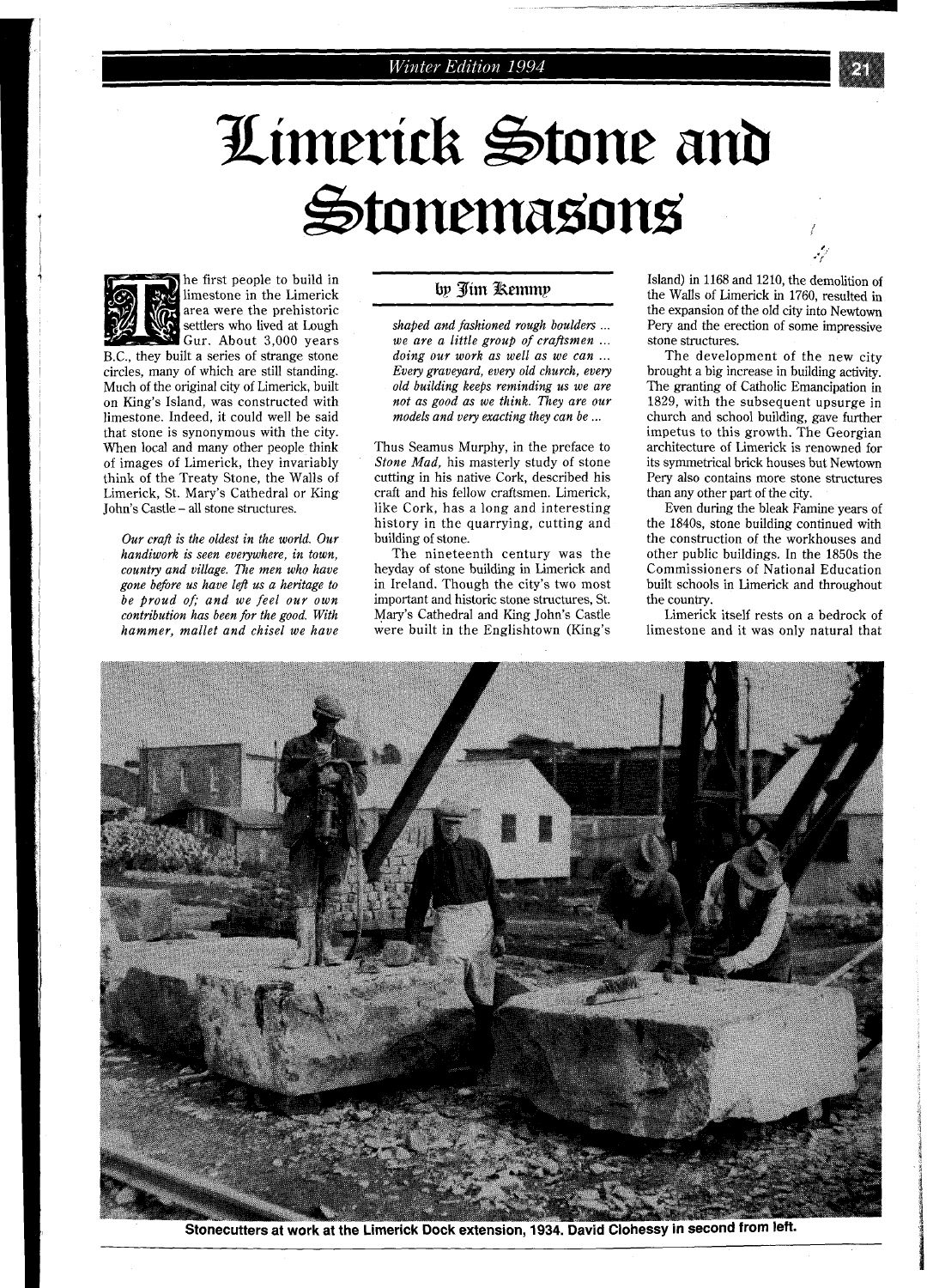## The Old Limerick Journal



Decorative stone columns at front of Carnagie Library.

architects should turn to the abundant supply of this indigenous local material when it came to the design and structure of new buildings. Where did this limestone come from? Limerick had many fine quarries - Hall's, Gough's, Mullins's, Ballysimon, Lansdowne, Rhebogue, Southill, the two Garryowen quarries and Foynes in the county. Indeed, in an age when locomotion and transportation were difficult, it was not uncommon to open new quarries as close as possible to the buildings about to be erected.

Limerick limestone earned a wide reputation for its quality and general attractiveness. The foundation stone of the Wellesley (now Sarsfield) Bridge was laid in 1824 and never before had the local stone been shown to better advantage. The bridge, which cost £90,000 to build was designed by Alexander Nimmo, who modelled it on the Pont Neuilly on the Seine, was opened in 1835 by the Earl of Musgrave, Lord Lieutenant of Ireland.

And there is much to appreciate in the other four stone bridges spanning the Shannon and Abbey rivers.

As well as being used extensively throughout the neighbouring counties, Limerick stone was also exported to London and had been used, among other projects, in the building of a pillar opposite the House of Commons. And the House itself was to feature in a bitter controversy involving Limerick limestone. When Charles Barry (the architect who designed the building) was selecting the material to be used in the new Commons, he passed over the Limerick stone ip favour of Bolsover stone.

His decision had political and economic repercussions in Limerick and led to a series of emotive letters in the *Limerick Chronicle* in March and April 1840. Michael J. Staunton, the owner of quarries in Garryowen and Ballysimon, in letters to Charles Barry and Thomas Spring Rice (Lord Monteagle) strenuously



Ornamental capitals at entrance to **Mid-Western Health Board offices, Catherine Street.** 

pressed the claim of his material over those of the Bolsover stone. In his campaign he enlisted the aid of local architects and engineers, including James Pain. In his letter to Lord Monteagle, Michael Staunton wrote:

*My informant adds that your Lordship admits it (Limerick stone) is as a most durable material but of an "abominable" colour. Is it possible my Lord, you could have expressed yourself thus? Did the people of Limerick hear of this fact, think you my Lord, that that beautiful pillar in Pery Square which your humble servant and the Barrington family caused to be erected in 1829, or thereabouts, would be suffered to support your effigy a day longer than that intelligence reached their ears.* 

He concluded his letter with this appeal: 'Your Lordship often took me by the hand and assured me that anything you could



**Carnagie Library, Pery Square, in the 1920s.**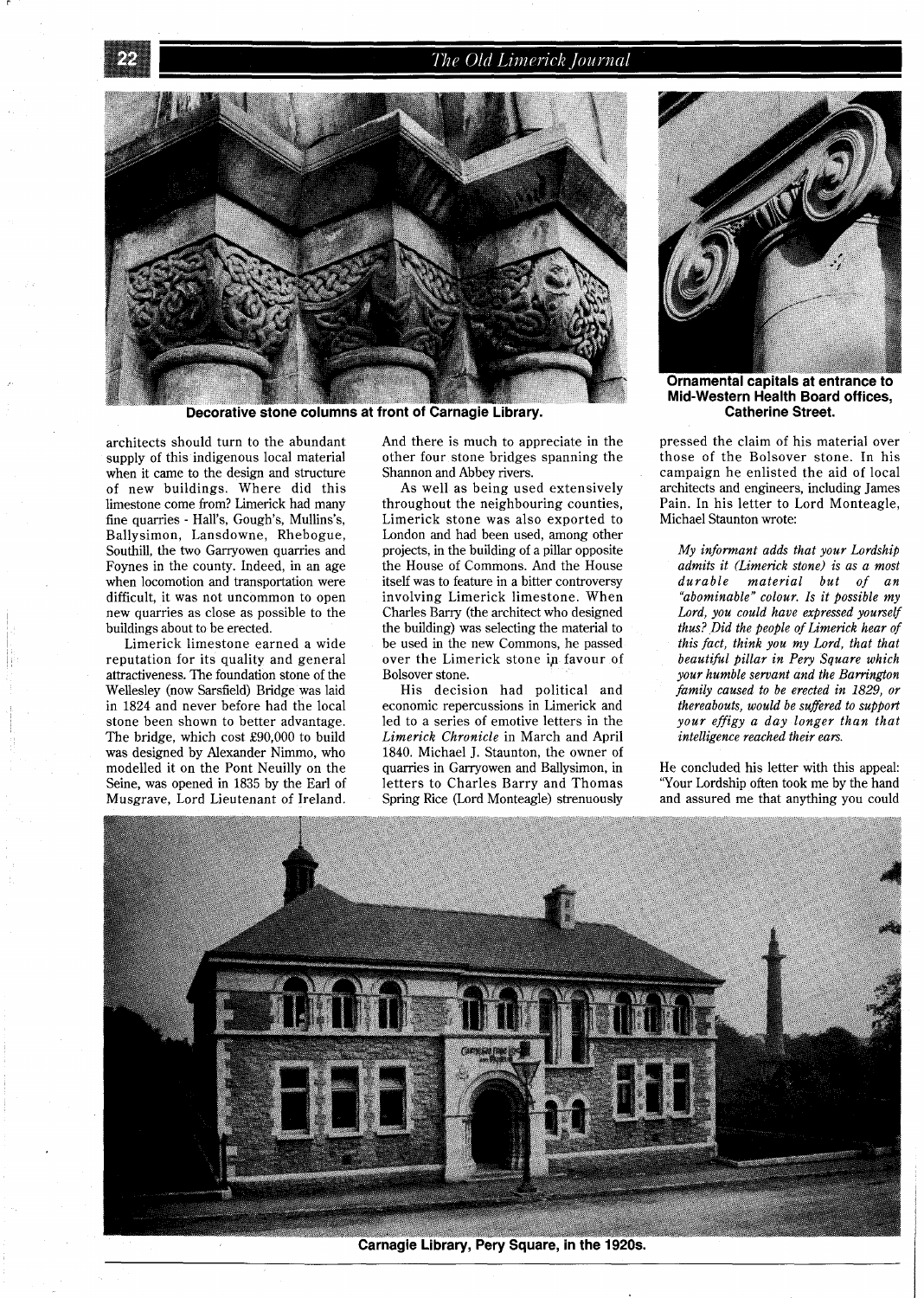## Winter Edition 1994





Gargoyles on front of Leamy's School, Hartstonge Street.

do would be done for 'my name or family'.'

In a letter to Charles Barry, dated 27 April, 1840, Michael Staunton countered Bany's objections concerning the "sombre appearance and expense of workmanship" of the Limerick stone. He wrote: "Mr. Staunton presents his compljments to Mr. Barry and begs leave to enclose him a certificate from a few of the many gentlemen of his own profession in the south of Ireland ..."

In their recommendation the architects and engineers stated:

*We the undersigned Civil Architects and Engineers in the South of Ireland do hereby certifj that the Limerick limestone is a very fine material for general building purposes, being of good colour, free from flint joints, of great durability and easily worked; it may be had in any* 

*sized blocks; and we strongly recommend its being used for any national work. The quarries are inexhaustible. Thomas Deane and Co. William H. Owen* 

*James Pain William Wallace* 

But this appeal was of no avail. Barry's reply of 28 April was curt and to the point.:

*Sir* - *I have to acknowledge the receipt of your letter of yesterday's date. Having more than once expressed to you my opinion of the Limerick stone and its ineligibility for the new' houses of Parliament, I must beg to decline all fkrther correspondence on the subject. I am Sir, your most obedient Servant. Charles Barry.* 

But Staunton was not content to let matters rest there. On 25 June, 1840, the



Heraldic feature at Boru House, **Mulgrave Street.** 

following petition from Limerick was presented to the Houses of Parliament:

*The Petition of the undersigned Inhabitants and Operative Workmen of Limerick and its vicinity, Most humbly showeth,* 

*That Petitioners approach your Honourable House with confidence that you will have justice done to their city, and to a numerous class of workmen, who would be benefited by the employment of the Ballysimon Marble in the erection of the new Houses of Parliament, and cause the late decision on that subject to be re-considered, as the Preference said to be given to the* 

![](_page_2_Picture_20.jpeg)

Bill Keane, Christy Hennessy and Andy Keane, outside Keane's Monumental Stoneyard, Garryowen, in the 1940's.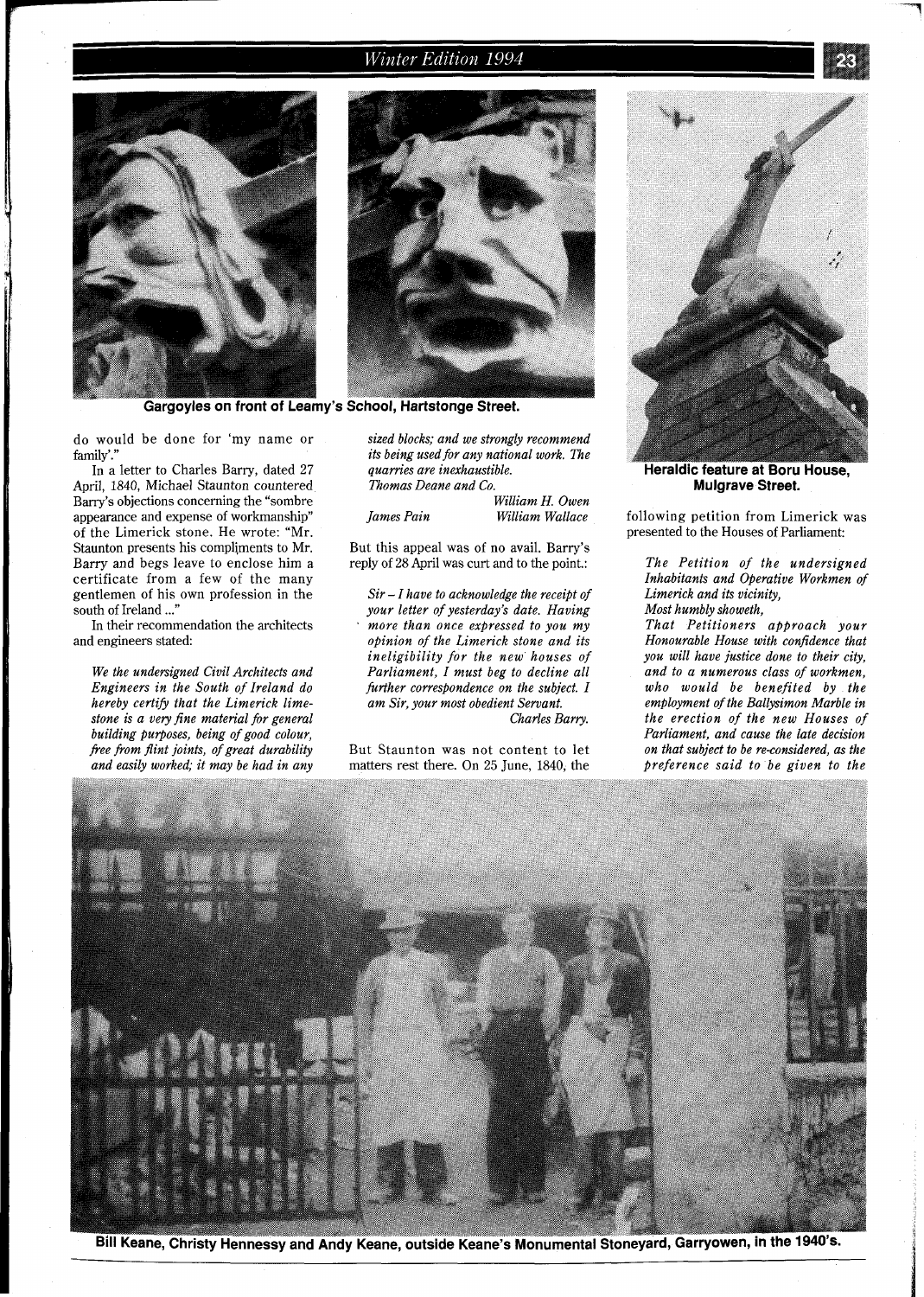The Old Limerick Journal

*Bolsover Stone is at variance with the judgment of so many scientific men, who have declared the Marble of the Ballysimon quarries to be in every respect superior to that selected by Mr. Bamy: and Petitioners respectfully beg to direct the attention of your honourable Hause to the opinions expressed by Sir Anthony Carlile, Mr. Adams, Mr. Bardwell, the Mining Journal, and other equally competent authorities in England, and in Ireland to those of Sir Thomas Deane, Messrs. Pain, Wallace, Owens, and other eminent architects, besides the general press of both Countries, which all speak in favour of the Ballysimon Marble, for its durability, its imperviousness to moisture, the beauty of the several structures whereon it was used, and, what petitioners humbly submit should be a strong inducement towards its obtaining the preference, the vast saving of expense, a material point not to be overlooked where such a large outlay of public money is to take place; and as Mr. Barry has never inspected the Ballysimon quarries, although we understand it was his duty to make a general trial, your Petitioners conceive that he had no just grounds for the selection of a stone every way its inferior, which, as workmen who have had experience for many years in England, Scotland, and France, we unhesitatingly assert, and which the specimens to be seen in various parts of England will fully prove.* 

*Petitioners therefore humbly pray, That in a building of such magnitude and national importance the interests of the public will be considered, by having the different species of stone submitted to an impartial and scientific test; and, should the decision be adverse, they will respectfully acquiesce; but they humbly hope that a question in which so many thousands are interested, will receive that degree of calm and close investigation which it so imperatively demands.* 

*And your Petitioners shall ever pray. Jeremiah Naughton. Richard Raleigh. Denis Dunn. &c. &c. &c.* 

However, Charles Barry was not easily deflected and remained impervious to the end. The campaign failed and Bolsover stone was duly used in the building of the Houses of Commons. In fairness to Barry it should be pointed out that he had taken elaborate precautions and gone to considerable trouble in selecting the material. Long before the first stone was laid, he had suggested to the Commissioners of Woods and Works, in a letter of 5 July, 1838, that a group of experts should tour the country with him to inspect quarries and old buildings in order to pick the best type of stone for the job. After six weeks and the expenditure of the then considerable sum of £1,300 on the tour, Bolsover stone was chosen and, when the quarries there ran

![](_page_3_Picture_6.jpeg)

#### **Above and right, gargoyles at Glenstal Abbey.**

out, Anston stone was substituted.

But, as time showed, neither stone proved sufficiently durable to withstand the assaults of London rain, fog and smoke. In 1861, a committee made up of two professors and Edward Barry, a son of Charles, recommended the application of chemical processes to check the deterioration in the stone. So maybe there was some merit, after all, in the trenchant criticisms of Michael Staunton, concerning Bolsover stone. Thus ended this acrimonious chapter in the history of Limerick stone.

Despite the loss on the export market, the home demand for the stone, in the building of churches, schools, shops and houses, continued to grow. Where did the masons who built the structures come from? Though some English stonecutters came to this country in the second half of the nineteenth century to augment the numbers of Irish stonecutters, it seems certain that the workers who built the Model School and other such buildings were all local men.

Because of the continuity in stonecutting and building throughout the nineteenth century, Limerick stonecutters and masons were first-class tradesmen and passed on their skills to their apprentices. Seamus Murphy worked in Limerick on various projects. In one of the most memorable chapters in his book *Stone Mad,* he tells why the Cork stonecutters regarded a Limerickman named O'Dowd as the best stonecutter in the country.

![](_page_3_Picture_12.jpeg)

He records the conversation of stonecutter nicknamed Nedgill:

*I don't care what you think, but the bes man this country ever produced in ou line was a stonecutter by the name* **<sup>o</sup>** *O'Dowd and a Limerickman to boot. see the man working was a treat.* **H**  *made stonecutting look simple and yol would wonder why the blazes you had tl*